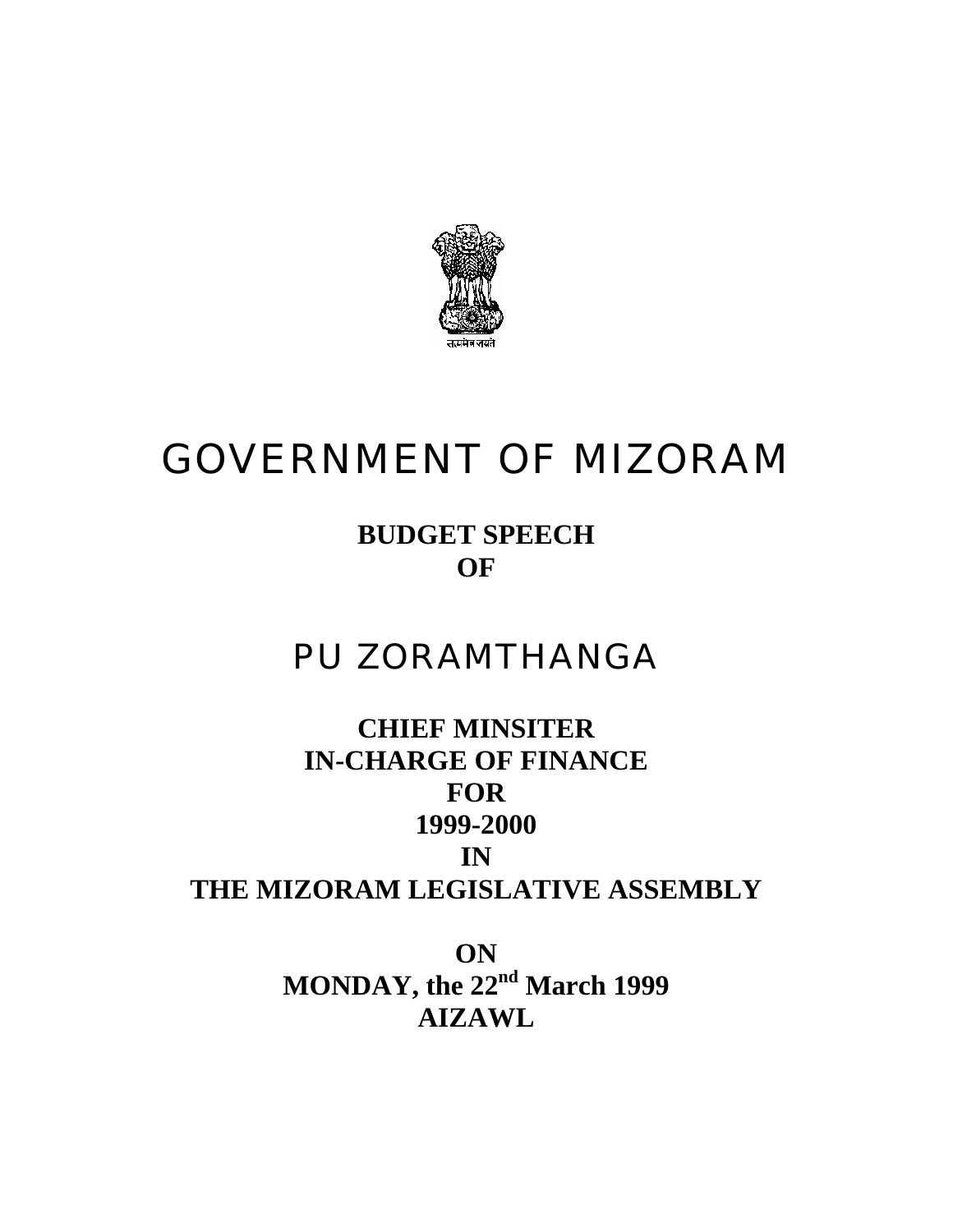Mr. Speaker Sir,

May I with your permission, rise to present before this august House the Supplementary Demands for the year 1998-99 and the Budget Estimates for 1999-2000.

2. First of all, I am happy to say that this is the first budget of the new Government voted to power by the people of Mizoram in the General Election of the State held in November 1998. I convey my thank to the people of Mizoram who have reposed their full confidence and trust upon the new Ministry to give them a clean and efficient Government and also to lead them to new economic activities so as to enable them to stand on their own feet. To fulfill this aspiration, the Government is gearing up itself to take all necessary measures. I also thank the Government officials for the smooth and peaceful conduct of the entire election process.

3. The Budget Estimates for the year 1999-2000 I am now presenting is interim in nature. Hon'ble Members of this august House are well aware that the State own resource is quite meager and is hardly 10% of the total receipt and as such we are heavily dependant on devolution of funds from the Central Government for both Plan and Non-Plan expenditure. The size of the Annual Plan for the State of Mizoram for 1999-2000 and the quantum of Central Assistance in support of the plan allocation are yet to be finalized by the Central Government. In view of this, the size of the Annual Plan in maintained at the level of 1998-1999 as advised by the Planning Commission. Therefore, pending final allocation of the Annual Plan for 1999- 2000, I am to seek "Vote on Account" for the first four months of 1999-2000. As you are all aware, the State of Mizoram has been passing through precarious financial situation. The first task of my Ministry is, therefore, to look into the financial problems and at the same time to find means of solving the issue. But the resources base of the State being very limited, the only immediate alternative option is to approach the Central Government for relieving our hardship. The Central Government leaders are very considerate to us and they fully appreciate the financial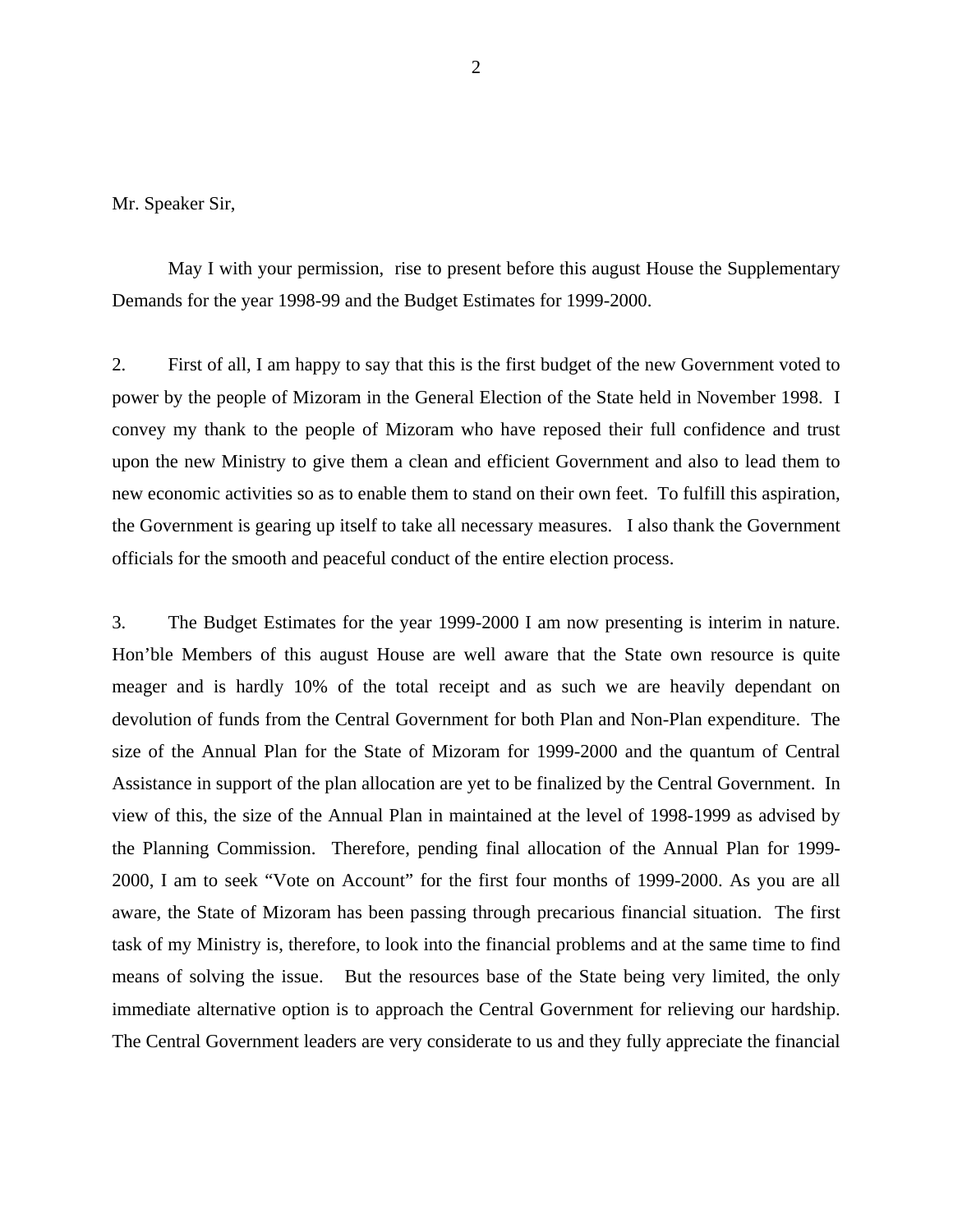problem being faced by this Government. Accordingly, a Committee of group of officers has been set up by the Ministry of Finance, Govt. of India through our efforts, to make recommendation for resolving the financial crisis being faced by the Govt. of Mizoram. We are looking forward to the favourable recommendation of the Committee and positive decision of the Govt. of India.

4. Further, pending final outcome of the decision of Central Government on our request for looking into our financial problem, I am happy to inform this august House that the efforts made by us for additional financial assistance have, as an interim measure, resulted in securing Rs. 10.00 crores additional loan from Life Insurance Corporation of India for construction of houses for Govt. servants and public, Rs. 8.14 crores under Basic Minimum Services, Rs. 1.86 crores for construction of Indo Myanmar Border Road. We also pressed hard to get waiver to the special Ways & Means Advance of Rs. 50.00 crores given to us by the Central Government to temporarily tide over our present financial problem.

5. I am very happy to say that Lengpui Airport was inaugurated by Hon'ble Union Home Minster Pu L.K. Advani on 12.12.1998 after test landing on 1<sup>st</sup> September 1998. The length of the runway is 2500 metres, which is one of the best Airports in the North Eastern Region. I hope this will immensely help the State in achieving all round development.

6. I would like to inform the honourable members of this House that Central Government has already set up Eleventh Finance Commission under the Chairmanship of Prof. A.M. Khusro. The required information of the Commissions are being furnished by the Finance Department. The recommendation of this Commission will determine the system of devolution of fund from the Central Government and the quantum of assistance for the 5(five) years to come i.e. 2000- 2001 to 2004-2005. All honorable members of the House are hereby apprised to apply their deepest thoughts to contribute points for presentation to the Commission, which is visiting the State very shortly.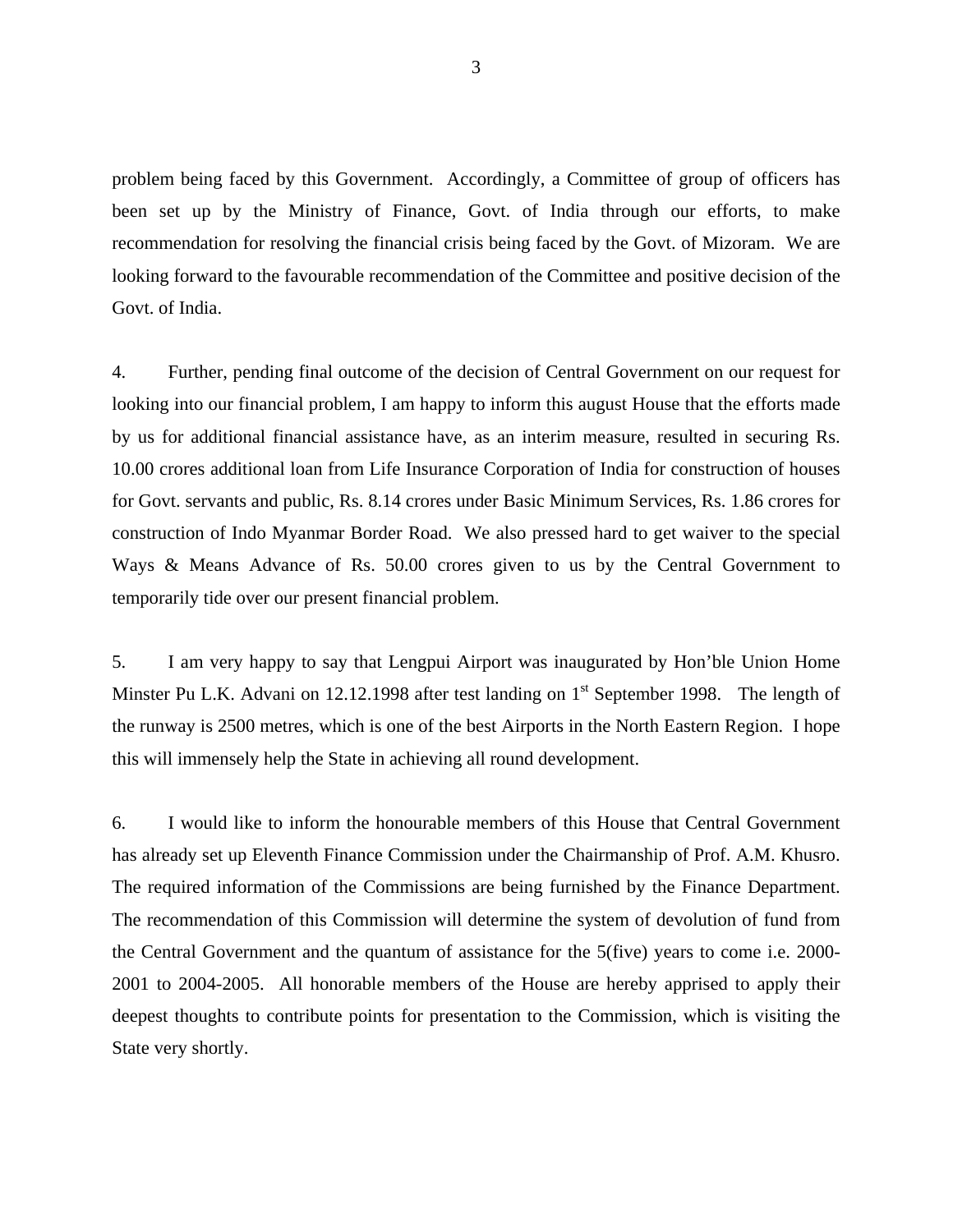7. I had mentioned in the foregoing para about the financial situation of the State. As we are facing such a situation, the State Government was compelled to insist various Departments to surrender 20% of their Non-Plan non-salary provision. At the same time drastic reduction has also been exercised under Annual Plan allocation. These actions are only the beginning of measures necessary to be taken to solve the financial problem of the State. Every one of us is fully aware of the limitation of our resource base. Attempts made in the post for reintroduction of Sales Tax to raise additional resource ended with negative result due to certain technical problems. Therefore, drastic reduction of fund allocation under Non-Plan and Plan is the only immediate solution of our financial problem as the Non-Plan expenditure is much more than our Non-Plan receipt.

8. As you are aware, this Ministry was installed at a time when the State Government was reeling under heavy debt burden. Our first task is, therefore, to take immediate steps just to survive financially while the people are expecting enormous positive change in the process of development. The Government desires to practice "Zero based budgeting" It may not be possible to immediately introduce this Zero based budgeting, however, departmental activities will be closely screened to eliminate non-productive and non remunerative ones as far as practicable. I am confident that this august House will support this idea and thus I hope that the State will be able to move in a new direction towards prioritized developmental activities.

9. Mizoram has become one of the most peaceful States in the Country, and as such there is ample scope at the moment for infrastructure development activities in the State. The Central authorities, therefore, have been requested to give additional Central support for clearing the heavy liabilities to enable us to start developmental activities with a clean slate and to allocate more funds with a special dispensation for taking up more developmental projects. In our Plan for next year, agriculture, horticulture and allied sectors will be given top most priority with a view to moving towards sefl sufficiency in food production. This will be followed by income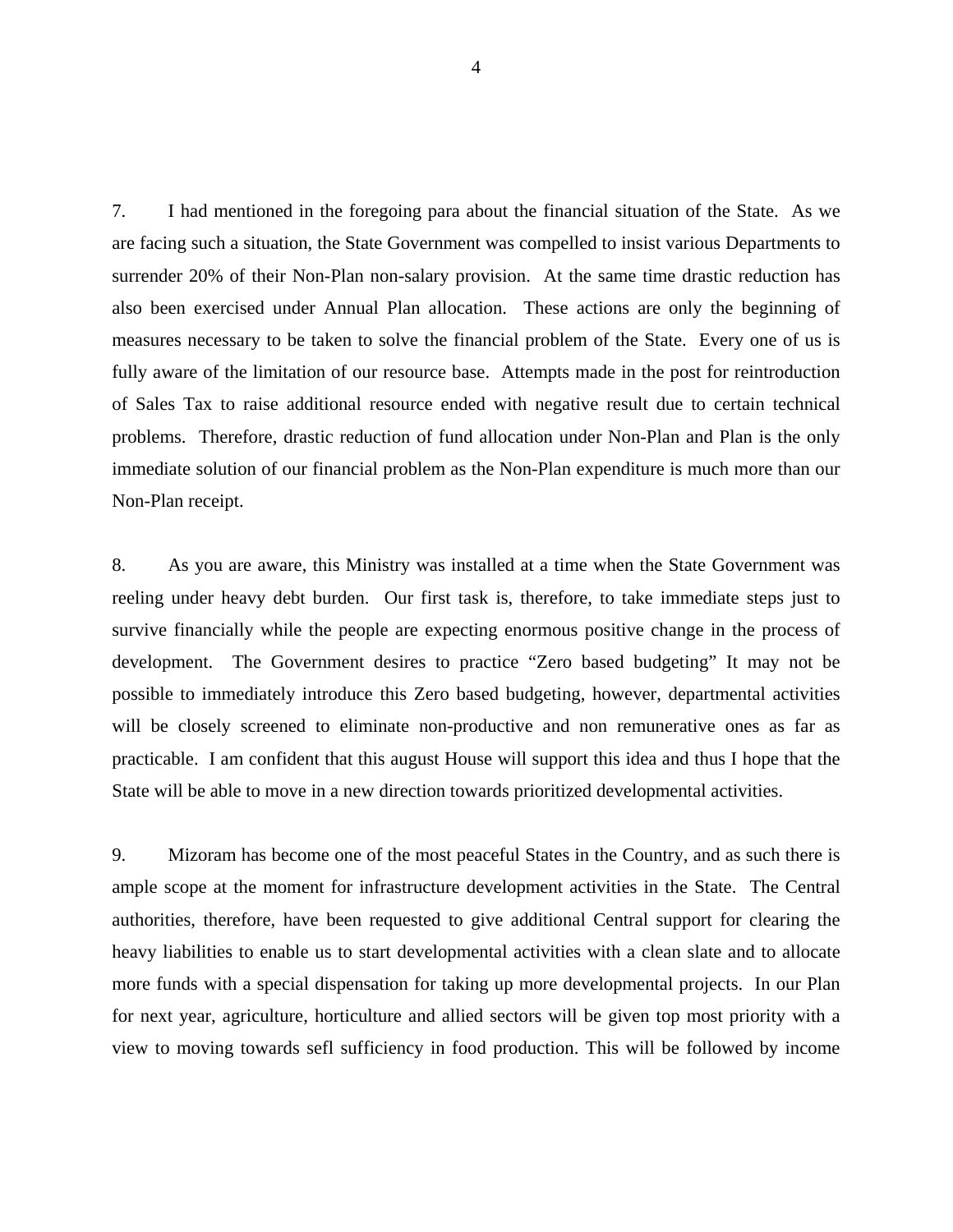earning activities, generation of more power & electricity and social reforms. To supplement the normal annual plan funds, more effort will be made to avail maximum possible funds from various Central Ministries for taken up more Centrally Sponsored Schemes and Externally Aided Projects.

10. Further, I may apprise this august House that the Central Government and some other States have already implemented revised pay scales for their employees. The initiative taken by the previous Ministry for implementation of Central Fifth Pay Commission for the employees of the State Government of Mizoram could not be finalized till now. A Committee to look into this matter is yet to submit its reports and recommendations. As already stated by me, the financial position of the State is so critical that we have approached the Central Government for additional allocation of funds for this purpose and the outcome of their decision is awaited. For immediate relief to the State Government employees in their financial hardships, impounding of D.A. and I.R. into their G.P.F. accounts have been discontinued and additional Dearness Allowance up to 22% of their basic pay has been released.

11. I may now give a very brief highlight of the performance and tentative programmes of some Departments. Tentative programmes are subject to change after finalization of the Annual Plan size for 1999-2000.

# (i) **Agriculture**

Five Minor Irrigation Projects with a command area of 316 hectares have been completed thereby raising a total number of functioning projects to fifty five numbers with a total command area of 2245 hectares. For the purpose of mechanization of Farms, Ten Tractors and Twentytwo Power Tillers were distributed to the farmers on subsidy. The Department has also increased Wet Rice Cultivation (WRC) area by 430 hectares during 1998-1999. With Contour Trench Farming System, about 5,294 families have been benefited for permanent cultivation with double cropping. For gearing up towards optimum agricultural produce, 480 MT fertilizers were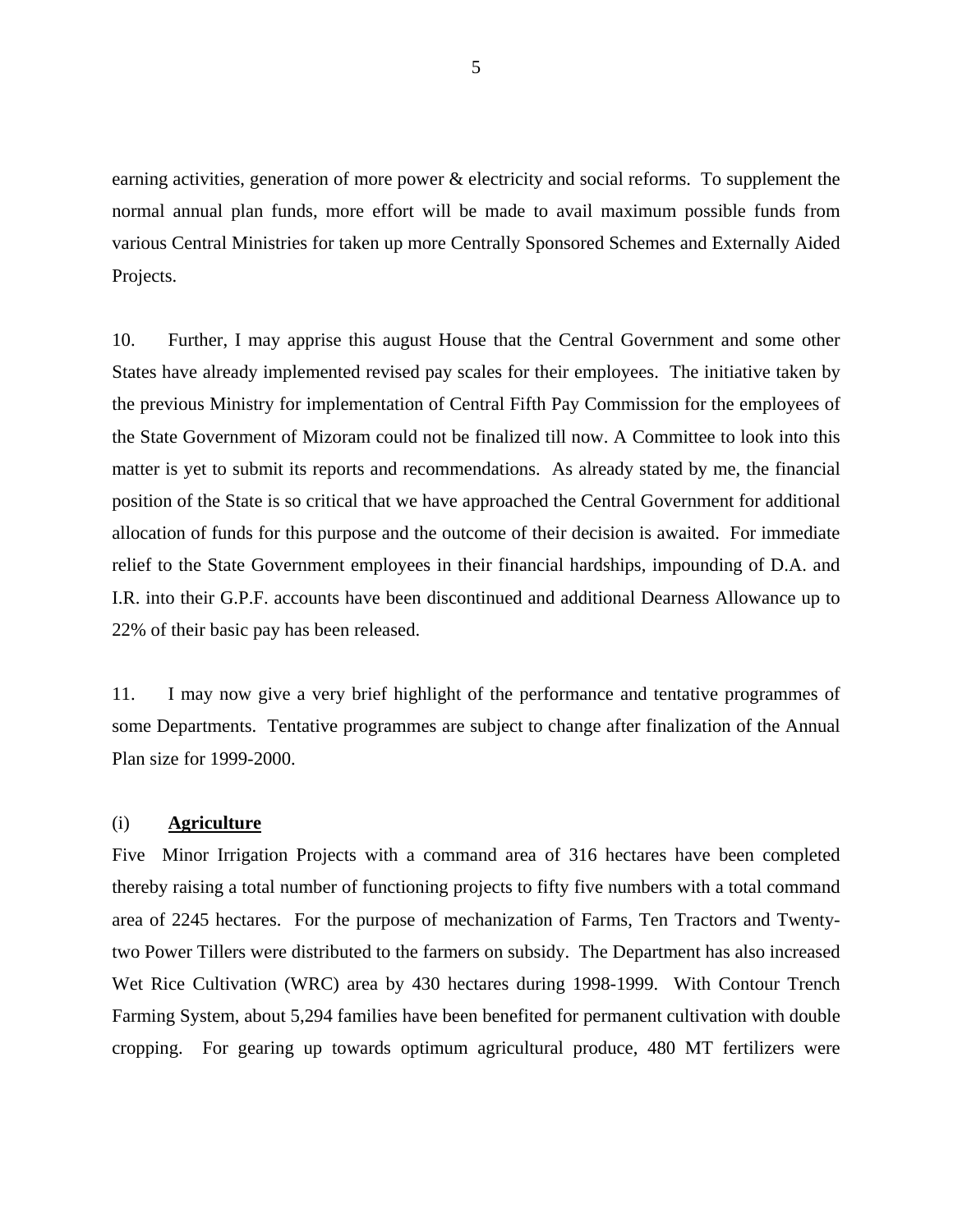distributed on subsidy to the farmers. Plan Protection measures were taken up against crop pests. With the impending occurrence of Mautam in 2007 A.D., Rodent Control Committees has been formed and 75000 numbers of rat-tails have been purchased so far at the rate of Re.1/- per rattail. This has been done to encourage killing of rats pests. Also baited poison of higher efficiency are distributed free of cost on demand.

 During 1999-2000, the area of WRC proposed to be developed is 5,000 hectares. At least fifteen new Minor Irrigation Projects with a command area of about 185 hectares will be taken up and ongoing twelve projects will also be continued. For mechanization of private farms, more machineries of different types are proposed to be distributed on subsidy.

#### (ii) **Horticulture**

Under Area expansion on fruits, vegetables, spices, floriculture and plantation scheme, 200 hectares have been achieved and another 30 hectares is expected shortly under Banana cultivation. Various planting materials, equipments, fertilizer of different kinds and seeds have also been distributed at a subsidy of 50%. For faster development of the Horticulture in the State, the department is being expanded by creating one Division, Six Sub-Divisions and twelve Circles. During 1999-2000, more emphasis will be given on development of Horticulture production in the State and in addition to the existing schemes, cultivation and production of revenue earning crops such as passion fruits, oranges, banana, pine-apple, hatkora, tung, black pepper, bird-eye chilli will be pursued in larger scale. It is also proposed to introduce kiwi and avocado fruits plantation which are expected to be thriving well in Mizoram for large scale production. Importance will also be given to Agriculture/Horticulture link roads.

 During 1999-2000, the department envisages to lay more emphasis on development of Horticulture products to alleviate the economic condition of the State.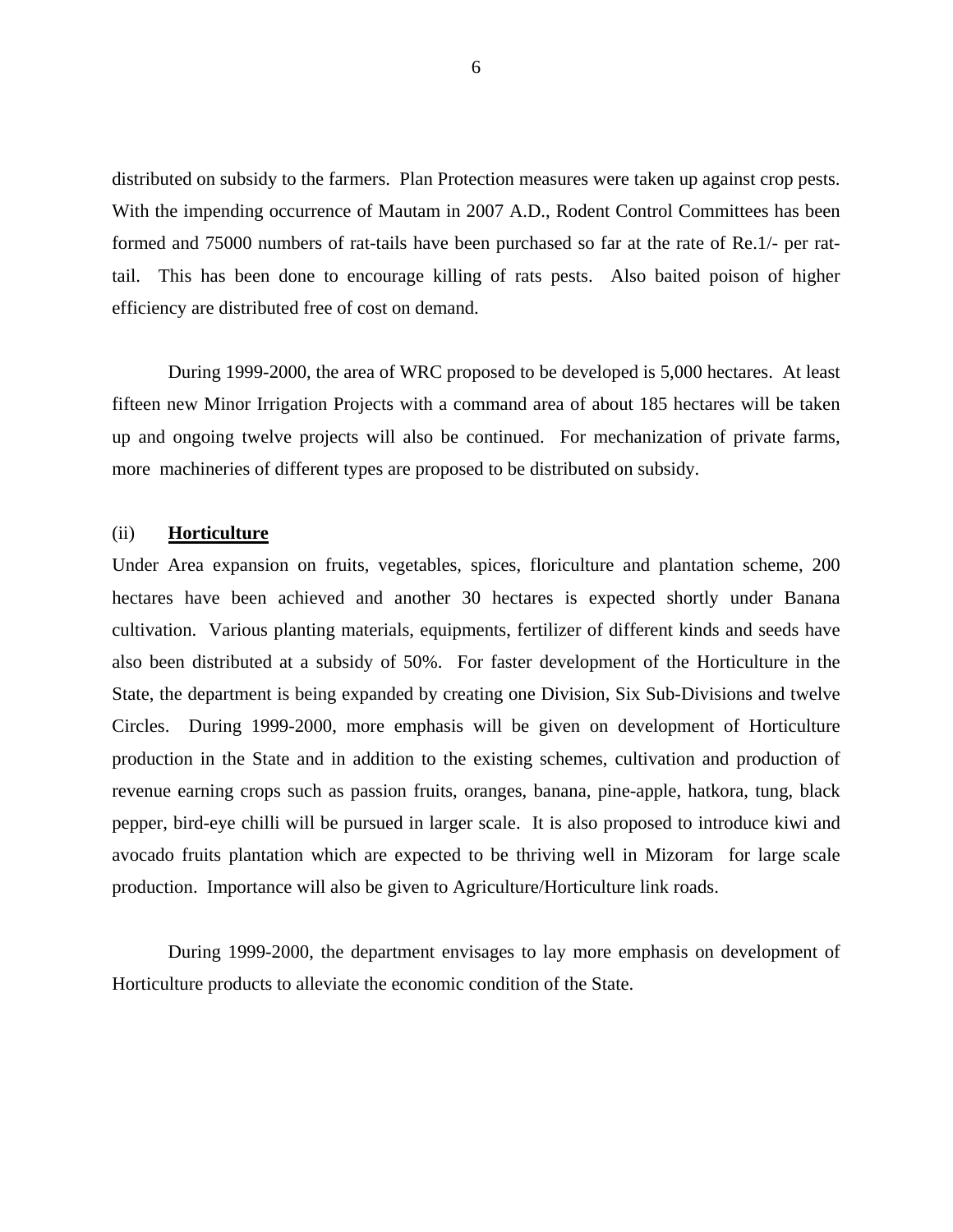#### (iii) **Fishery:**

There are 4700 fish farmers in Mizoram who are given fish seeds at 50% subsidized rate and also fish seeds were realized in the rivers to enhance fish population. During 1999-2000, apart from maintaining the existing five fish seeds farms, two more new fish seeds farm will be constructed and the water areas for fish culture will also be increased. For fish marketing, it is proposed to complete two cold storage and ice plant, refrigerated van will be purchase. Construction of local fish selling booth at Aizawl and Kolasib will also be taken up. Technical and financial assistance is proposed to be extended to the fish farmers. For further development of riverine fish seedlings, it is proposed to release quality fish seeds in thirteen major rivers in the State. More training will be imparted to fish farmers and it is also proposed to send trainees for technical fishery course.

#### (iv) **Power & Electricity**

The Significant achievement during the current year is the commissioning of 12.50 MVA sub-station at Luangmual which increased our receiving capacity, and also commissioning of 1.5 MW Diesel Power Station at Champhai. Three villages and five villages have been electrified by conventional and non-conventional sources of energy respectively, as much as 433 solar lanterns have also been distributed as subsidized rate during the current year. Further, augmentation of Luangmual 132 KV sub-station by another 12.5 MVA is expected to be commissioned during the next financial year. Three Mini Hydel Projects of Teirei (3MW) , Tuipanglui (3MW) and Kau Tlabung (3MW) are expected to be commissioned shortly. Amongst a number of projects in the pipe-line, priority will be given to the construction of Thermal Power Plan (20MW) at Bairabi and Serlui 'B' Hydro Electric Project (9MW). Schemes for implementation of Tuivai Hydro Electric Project (210 MW) , Kolodyne Phase I (100 MW ) and Bairabi Hydro Electric Project (75 MW) will be vigorously pursued. As regards Bairabi Project, the Brahmaputra Board is updating the project report, which is expected to be finalized during this year.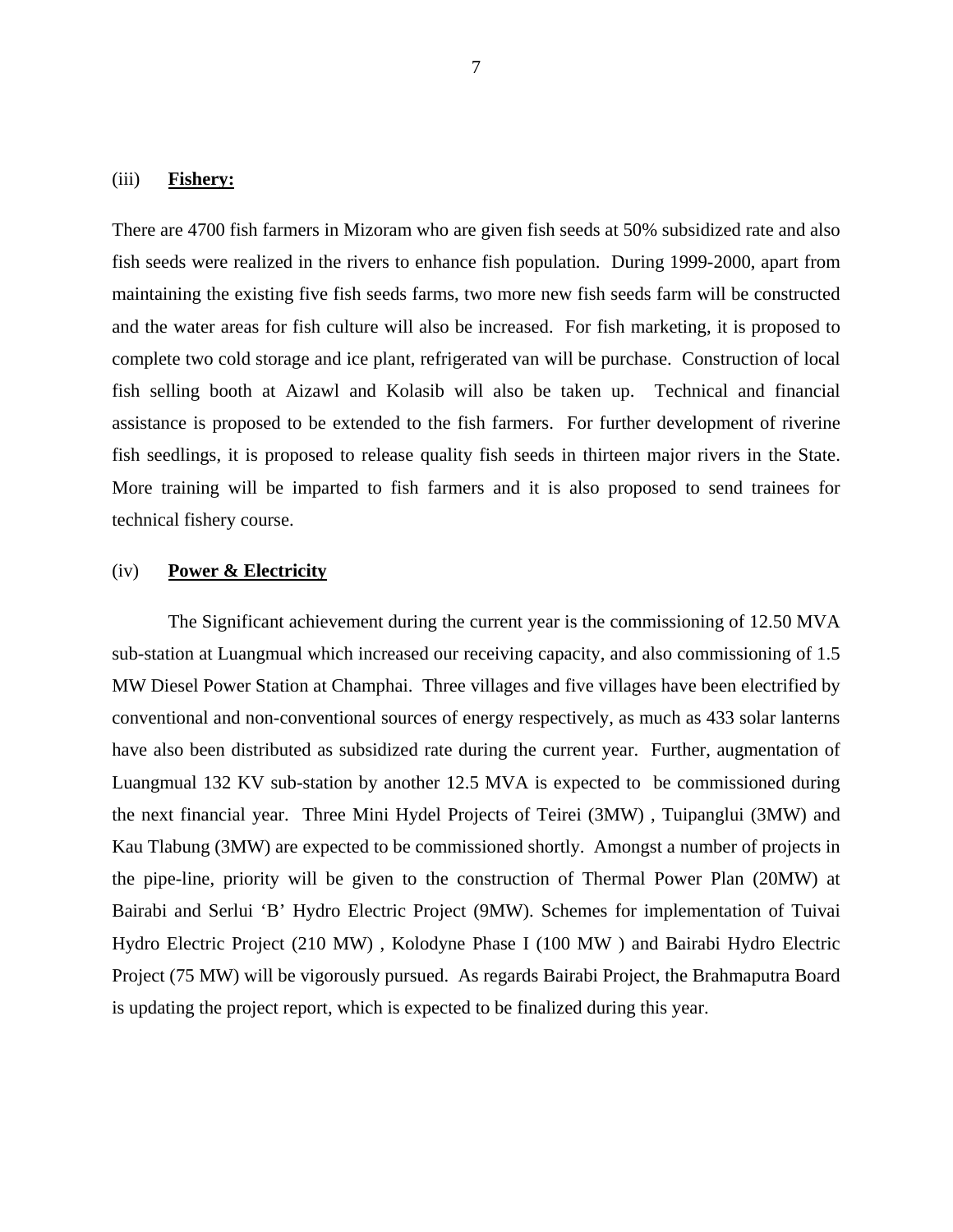# (v) **Industries:**

The Department has put its efforts in development of tea gardens and raising of Toklai approved varieties of tea seedlings and plantations have been concentrated around Biate village. The growers are assisted with tools, implements and chemicals. The department is also striving to educate the educated youth in the field of electronics and computers by way of conducting awareness campaigns and seminars.

 Vertical Industrial building capable of accommodating fifty non-polluting cottage Industrial units have been constructed and the rooms are almost ready to be rented out.

 During 1999-2000 the department is intending to concentrate on development of electronics, computers, tea industry and Industrial Growth Centre at Luangmual.

# (vi) **Social Welfare**

The construction of 300-bedded De-addition-cum-rehabilitation-centre at Sethawn has been completed and now become functional. Being fully aware of the enormous problem of drugs abuse and addiction to alcohol amongst a large section of the youth in Mizoram, we are in the process of taking measures to find a solution. A very high priority is therefore, accorded to the programme for prevention of this social menace as it is not posing a threat not only to the process of our endeavour for human resources development but is also a stumbling block to the economic growth of the State. All out efforts will thus be taken to solve this serious problem within the shortest possible time. As many as 5416 old aged persons have been given financial assistance at the rate of Rs. 100/- per month. Women Commission has been set up for the Welfare and Safeguard of women with legal entity.

# (vii) **Excise**

For better implementation of mizoram Total Prohibition Act, officers and staff have been posted at Champhai, Serchhip, Kolasib and Vairengte. In order to check the trafficking and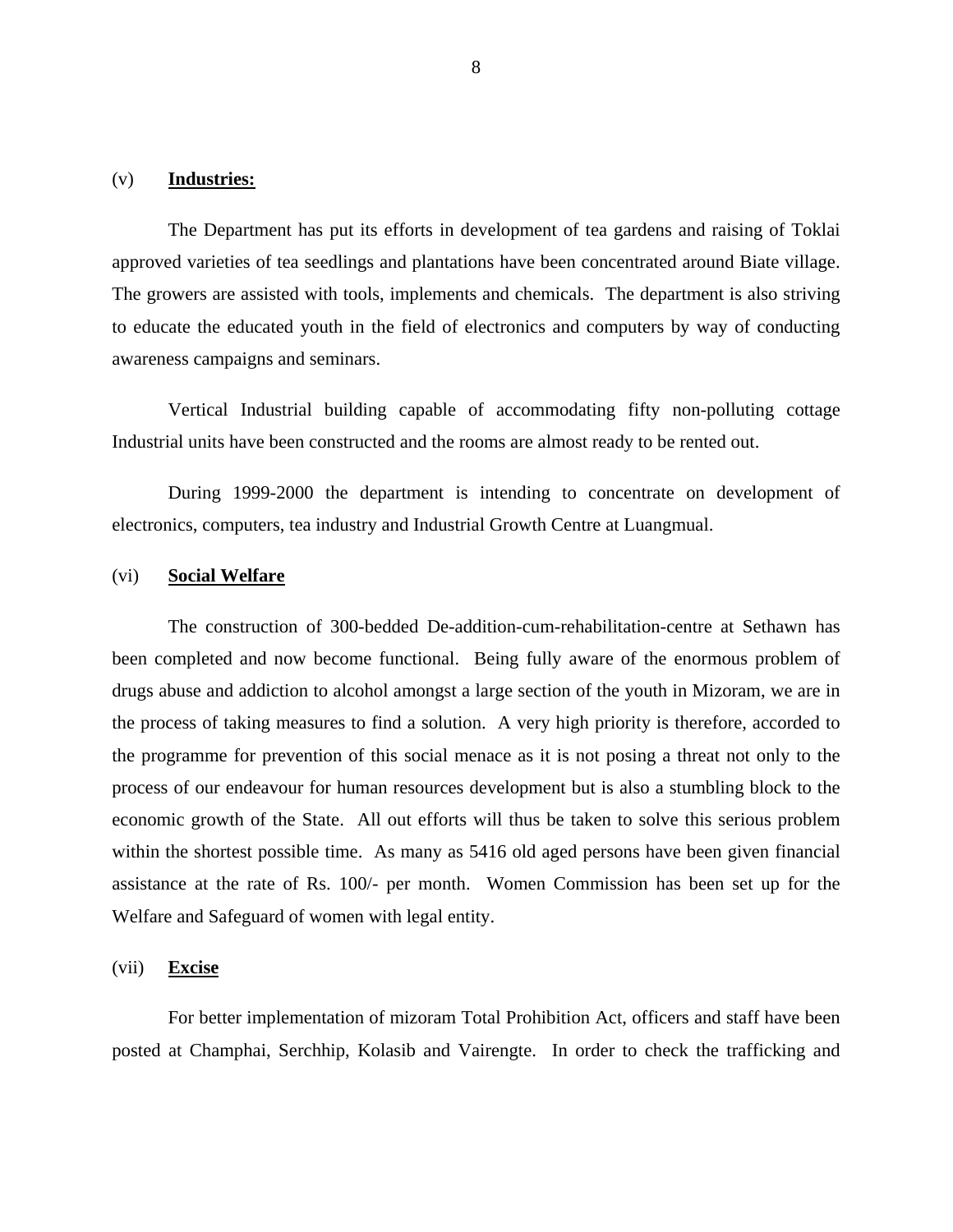abuse of drugs, the department proposes to legislate new laws for the effective prevention of illegal possession, sale, use and consumption of various kinds of intoxicating drugs and also for making drug addiction an offence.

#### (viii) **Police:**

The level of satisfaction on accommodation for Police personnel in Mizoram is one of the lowest in the country. During 1998-1999, the department constructed seven type IV quarters, one Type III quarter and Four two storied Barracks. In 1999-2000, thirty numbers of type-II and III quarters will be constructed in all the new District Headquarters. Besides, the department also proposes to construct Reserve line at Mualpui and quarter Guards/Magazine at Aizawl.

# (ix) **Public Health Engineering**

During the current financial year under Rural Water Supply Scheme, forty-nine habitations have been provided with Water Supply. Under Urban Water Supply Scheme, Zawlnuam Water Supply Scheme and Greater Kolasib Water Supply Scheme have already been commissioned and Greater Water Supply Scheme of Saiha is expected to be commissioned shortly. The Integrated Project of Aizawl comprising various schemes like Greater Aizawl Water Supply Scheme Phase-II, Aizawl Sewerage Scheme Phase-I, Aizawl Storm Drainage Scheme Phase-I, Aizawl Solid Waste Management Scheme (feasibility), Water Quality Monitoring and Public Health Education at the estimated cost of Rs. 176.55 crores have been approved to be taken up under Central non-lapsable pod fund. Against this project, Greater Aizawl Water Supply Scheme Phase-II with an amount of Rs.71.80 Crores designed for a population of 2,25,000 is being taken up. Cost of this project will however, be shared at the ratio of 75:25 between the Central Government and the State Government.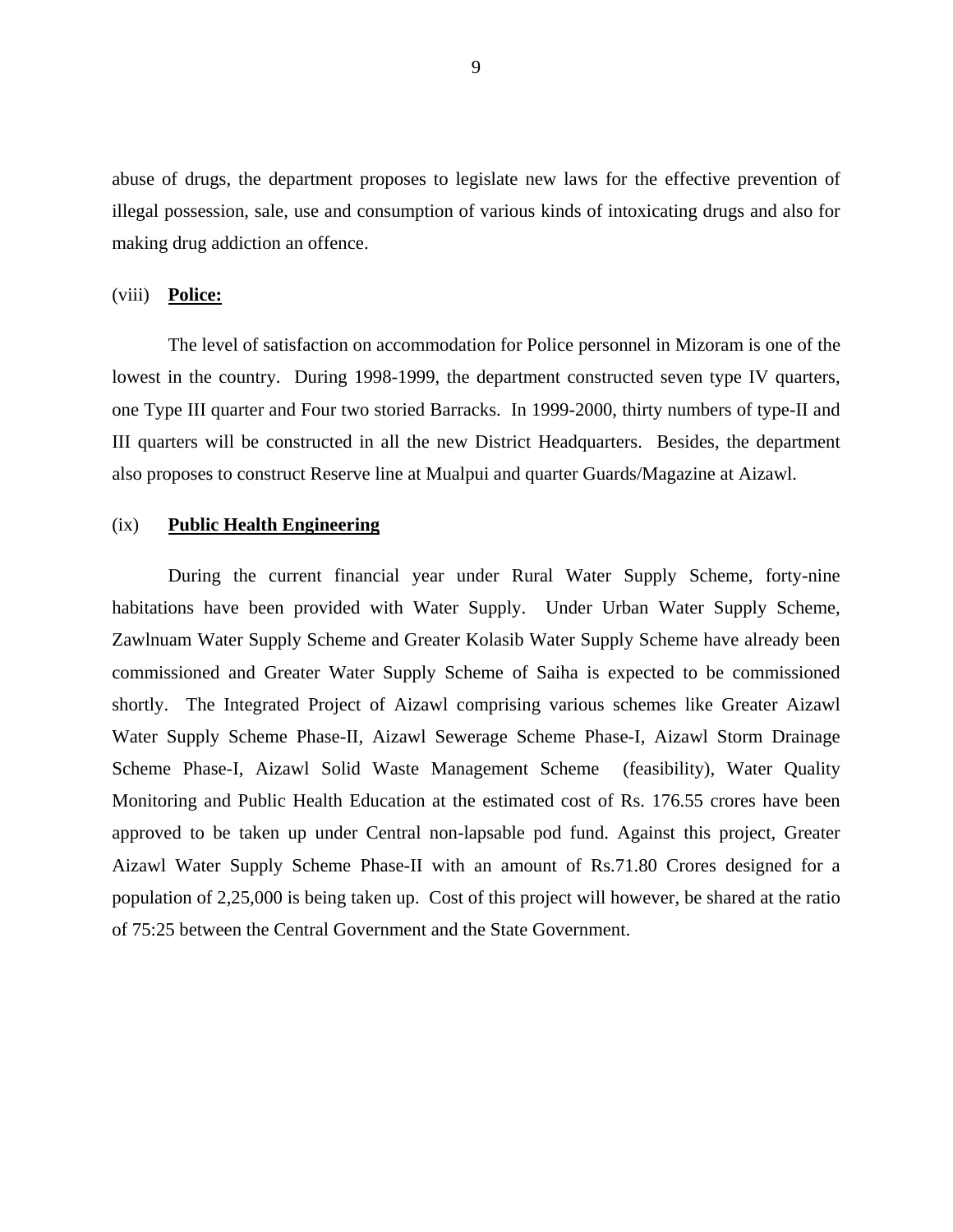#### (x) **Public works Department**

The Government has approached World Bank for funding upgradation of the existing rural roads and for taking up new projects for road communication in the State. For this purpose, the Government of Mizoram had already signed contract with Inter-Continental Consultants and Technocrats Lts., for strategic option study and the study is in progress and the report is awaited.

#### (xi) **Forest:**

The new concept of Joint Forest Management has taken roots in Mizoram by involving the public in the management of Forest. It is proposed to create 4300 hectares plantations under this concept in 1999-2000. It is also proposed to take up teak thinning in older plantations in the State. This will fetch certain amount of revenue.

# (xii) **Health & Family Welfare**

During 1998-1999, 30 bedded Hospital each at Sakawrdai and Saitual will be completed and five Primary Health Centre buildings are also expected to be completed. The Cobalt Therapy Unit for cancer treatment has been functioning properly now. Reproductive and Child Health projects have been implemented under World Bank assistance and Rs. 17.31 crores have been sanctioned for the  $9<sup>th</sup>$  plan period. Central Government has already released the first installment of Rs. 4.00 crores for State's Referral Hospital under Central Non-lapsable pool fund.

 During 1999-2000, the department will continue the ongoing works and the department intends to improve supply of patients diet, purchase & supplies of essential drugs and equipments to all the health institutions.

# (xiii) **Rural Development**

The main thrust of this department in the past was New Land Use Policy Programme (NLUP). However, a need has now been felt that the department should be appropriately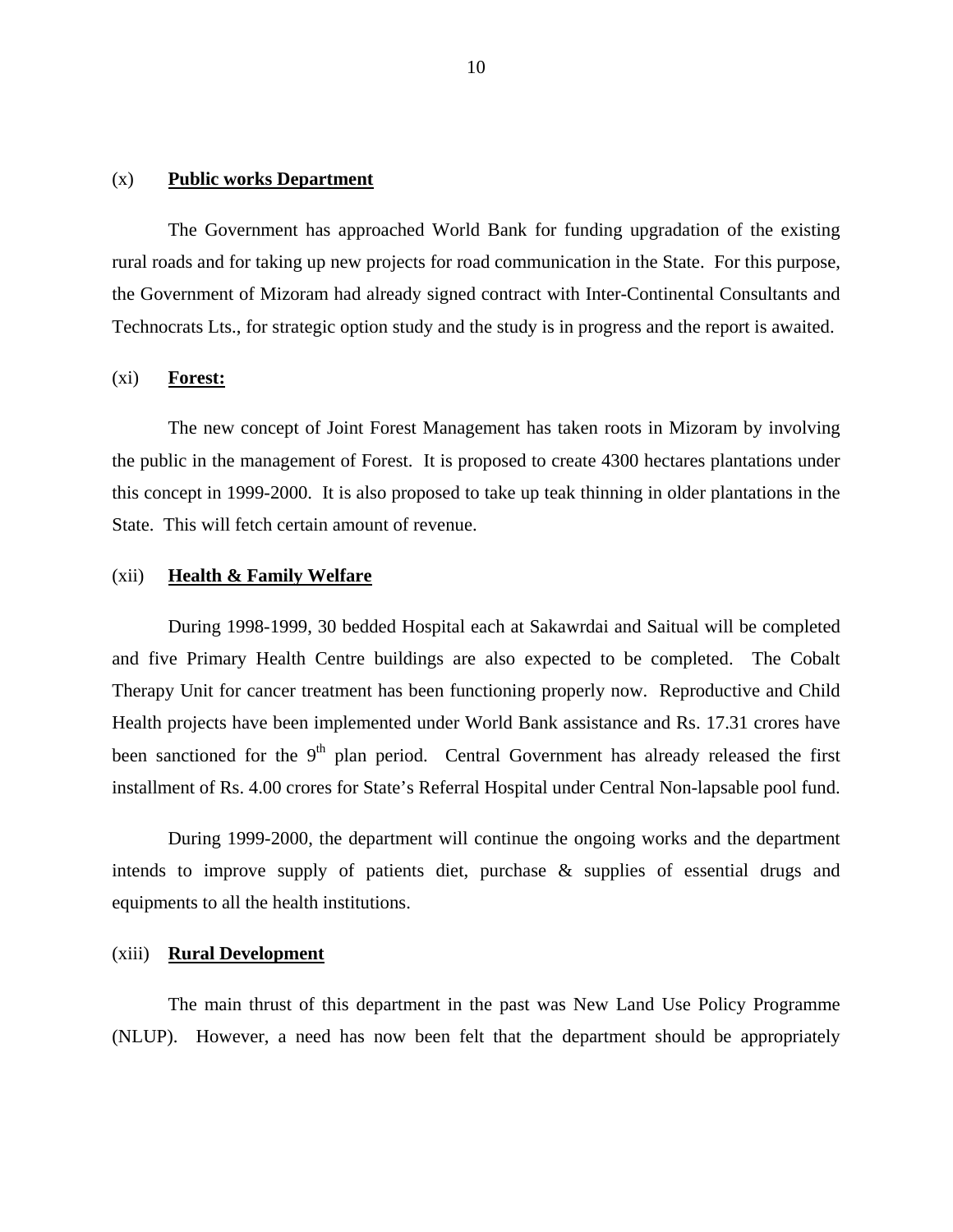restructured and review of the NLUP programme be made so as to better utilize the funds and manpower more effectively towards attainment of rapid economic development in the State of Mizoram. Besides the normal NLUP Programme, a new scheme called Special Development Scheme has been evolved to assist urban poor families at Aizawl and Lunglei towns. Under National Programme of improved Chulhas, a number of rural poor families have been benefitted. The department sold portable Chulhas at 25% of the unit cost during 1998-1999.This programme will be continued. This department is one of the implementing agencies of the Border Area Development Programme (BADP) and is also functioning as a Nodal department for BADP in the State.

#### (xiv) **Soil & Water Conservaiton**

This department has given more stress on the production of seeds and seedlings. Twentysix new nurseries of cash crop were raised by the department for coffee, rubber, arecanut and large cardamom. Sixteen Quintals of coffee seeds were sold and also distributed to the interested families and also 248 coffee planters were given cash assistance at the rate of Rs. 5000/- per hectare shared between Coffee Board and the State Government at the ratio of 80:20. This has greatly encouraged the Coffee planters and the scheme will be continued during next year also.

# (xv) **A.H. & Vety**

During 1998-1999, 7000 dozes of Artificial Insemination has been performed to the cattle, also new technology of artificial insemination for pigs has been introduced and 150 units of biogas plants are being installed. Production of live-stock and poultry products have been substantially improved. During 1999-2000, it is proposed to increase quantum of implementation of Feed Transport Subsidy in order to reduce the cost of livestock and poultry production as well as to encourage more families to adopt livestock and poultry farming for livelihood.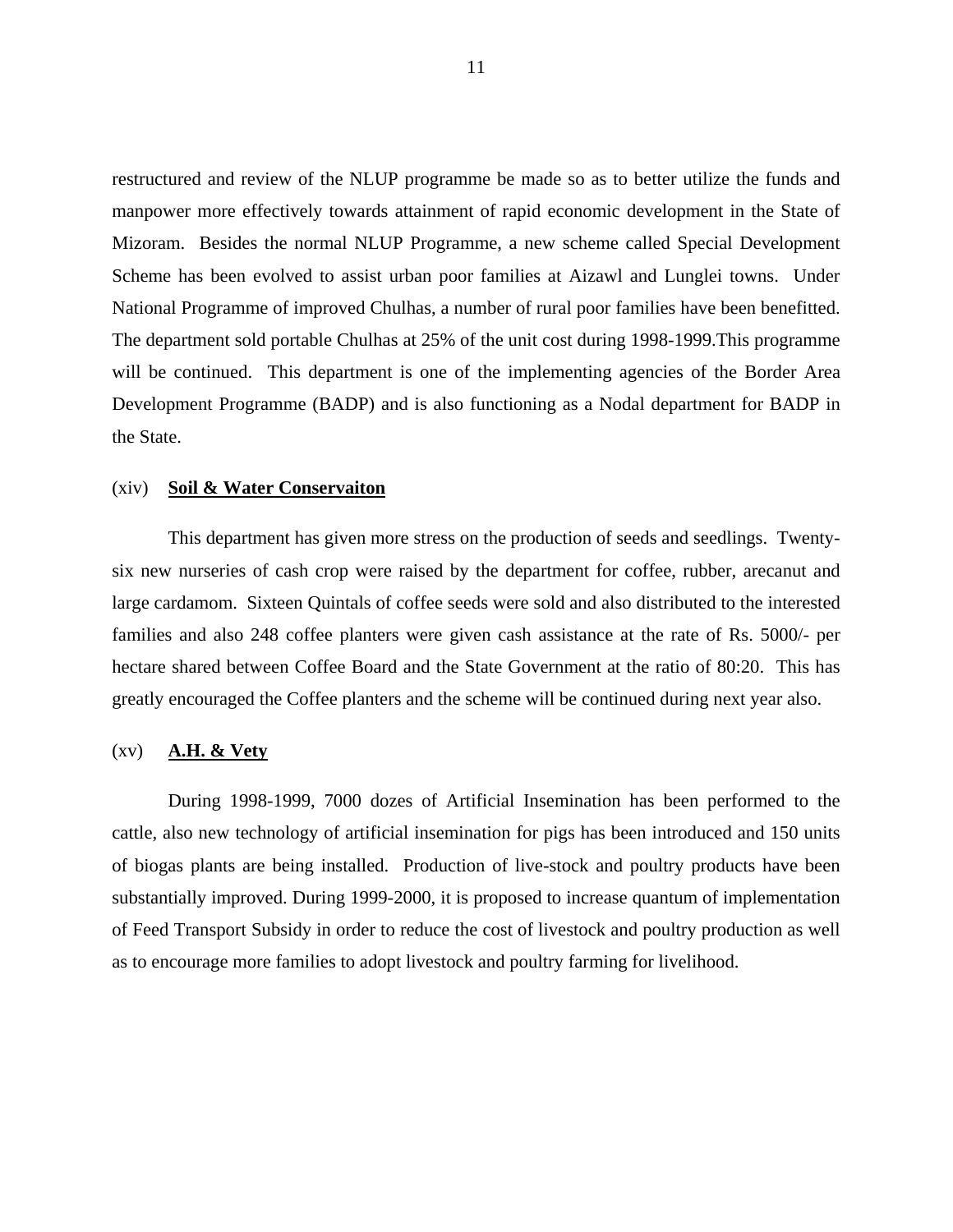# (xvi) **Food & Civil Supplies**

The department has been trying improvement of distribution of LPG and through the efforts of the department, IOC has purchased a site for establishment of Bottling Plant to ensure long term solution of the scarcity of LPG.

#### (xvii) **Sericulture**

A number of rural families have adopted sericulture farming and silkworm rearing and have been earning sustainable income. As many as 300 families in various places have established sericulture farming and it is expected to double the number in the near future. To improve the sericulture development, the department will concentrate on research and training and seed production in 1999-2000.

# (xviii) **Home Guard**

155 Home Guards were trained in Basic, Leadership and Advance training courses and 100 odd excise personnel were also given training. For the first time, Mizoram Home Guards participated in All India Home Guards and Civil Defence Professional and Sports Meet 1998 at Calcutta.

#### (xix) **Tourism:**

The department has increased tourist accommodation by 12 additional rooms comprising 40 beds in various Tourist Lodges during the current year. Therefore, the department has 111 rooms having 328 beds in operation in various places within the State.

 During 1999-2000, with the Centrally Sponsored Scheme Fund from Govt. of India, a number of projects for development of tourist and pilgrimage centres will be taken up on priority.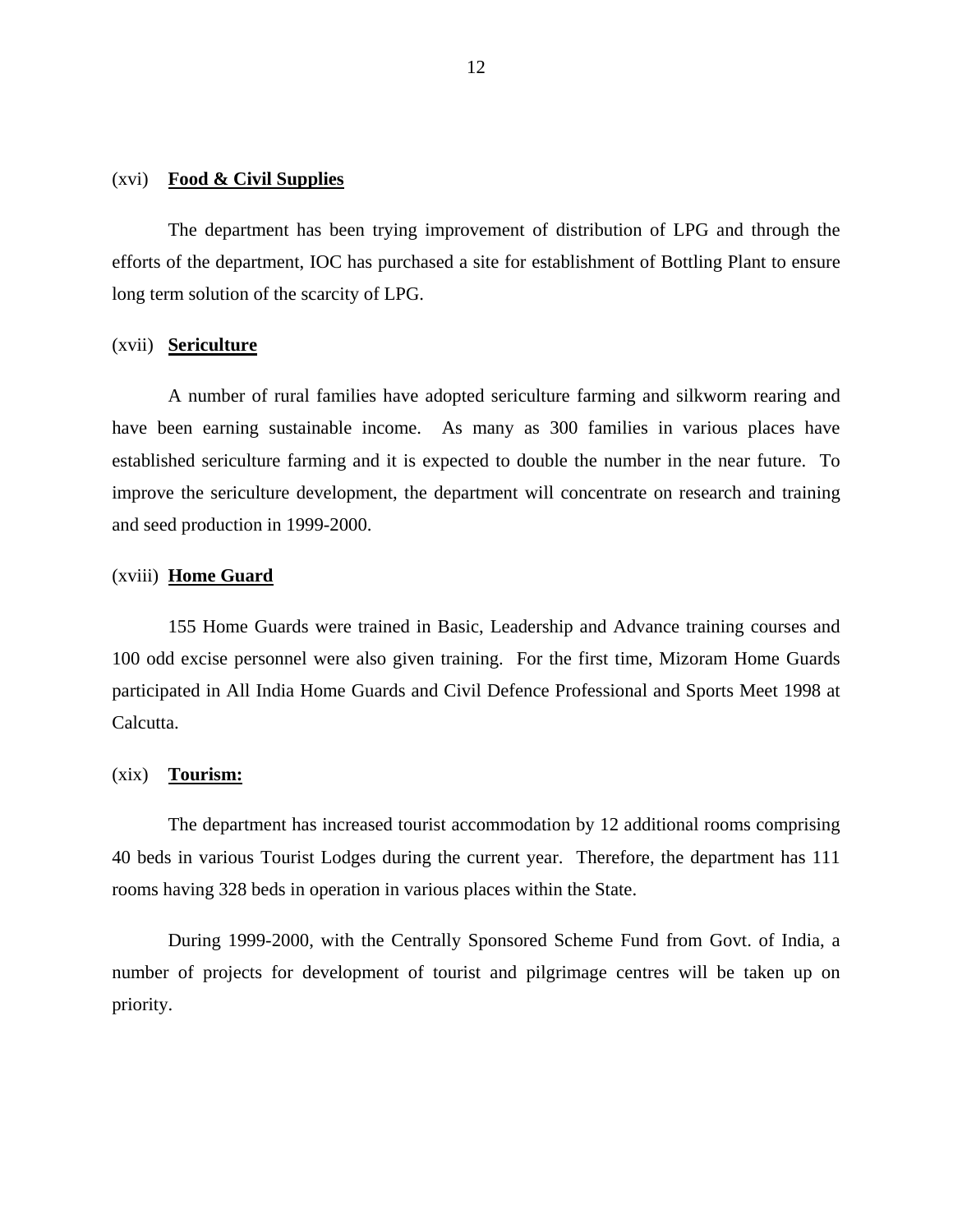#### (xx) **Revenue:**

Cadastral survey operation has been carried out and as much as five notified towns are covered during this year. During 1999-2000, ten notified towns will be targeted for Cadastral Survey Operation and it is also proposed to complete House site Plan of 2000 plots for allotment to the needy families.

#### (xxi) **Prison:**

To accommodate increased inmates in various jails as a result of implementation of Mizoram Total Prohibition Act, new barracks and quarters have been constructed. Against the upgradation of administration grants, repair and renovation of existing accommodations and improvement for medical care and sanitation for prisoners were taken up.

#### (xxii) **Local Administration Department**

In view of the increased cost of construction of houses, the quantum of composite cash loan to Govt. employees and housing loan to private families have been enhanced and during this year additional amount of Rs. 10.00 crores have been received and hence more people will be benefited.

#### (xxiii) **Administrative Training Institute**

With a meager fund, the department is conducting 28 different training programmes during the current financial year. In 1999-2000, at least 25 programmes of different courses are proposed to be conducted. So far the Institute has imparted training to 7050 Government servants of various categories.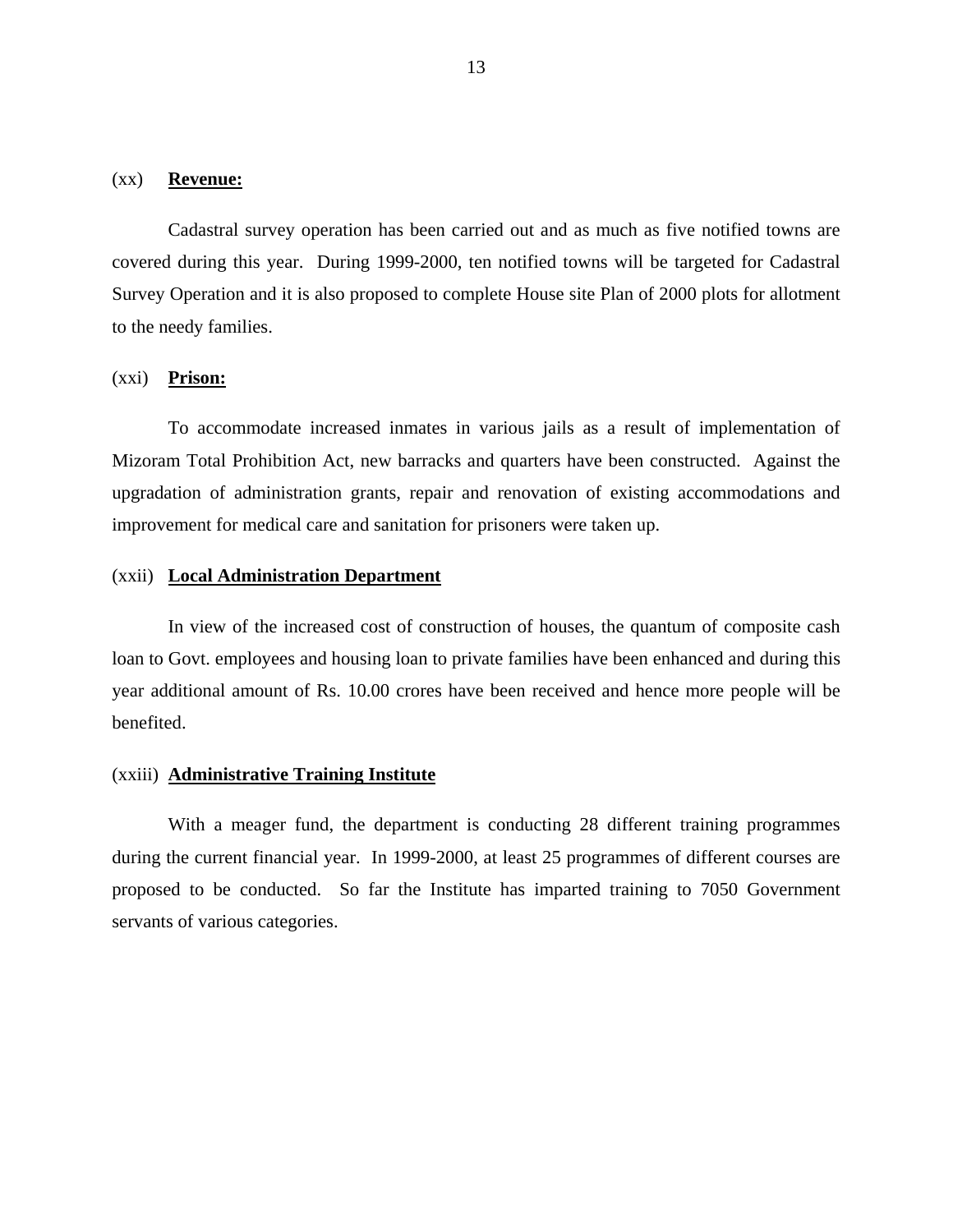# (xxiv) **Trade & Commerce**

During 1998-99, semi-permanent market buildings at Vairengte Bazar and Bawngkawn Bazar were constructed. With an expectation of assured remunerative price of ginger in the coming seasons, financial assistance by way of loan is being extended to producers of ginger for seeds and intending ginger growers. To facilitate and to encourage export schemes, project report for installation of Export intensive Area at Tlabung with an estimated amount of Rs. 5.00 crores is prepared and sent to the Governnment of India for approval.

 During 1999-2000, the department proposes to open regional office at Lunglei and Champhai and checkgates at Tlabung and Champhai-Zokhawthar will bee installed. Waterways in Chhimtuipui, Khawthlangtuipui and Tlawng will be developed to make them navigable. To facilitate operation of Trade, buildings for warehouse, godowns, regional offices and check gates sheds will be constructed. Great emphasis will be laid on arrangement of marketing channels for the remunerative selling of Mizoram products outside the State.

#### (xxv) **General Administration Department:**

During 1998-1999, foundation stone for construction of Guest House at Bangalore has been laid. This Guest House will cater to the needs of the increasing large number of Mizo Students, the Mizo Community of Bangalore and the touring VIPs and others.

 The dream of having a modern airport capable of handling bigger aircraft has become a reality, thanks to the Central Government for the generous financial support. Indian Airlines now operate regular flights thrice a week on every Tuesday, Thursday and Saturday on Calcutta-Aizawl-Imphal route. We are pressing the Central Government to operate daily flights to arrive Aizawl and also to connect Aizawl with Guwahati.

 During 1999-2000, efforts will be made to make the newly created five Districts, thirteen Civil sub-divisions and five Sadar sub-divisions operationalise effectively.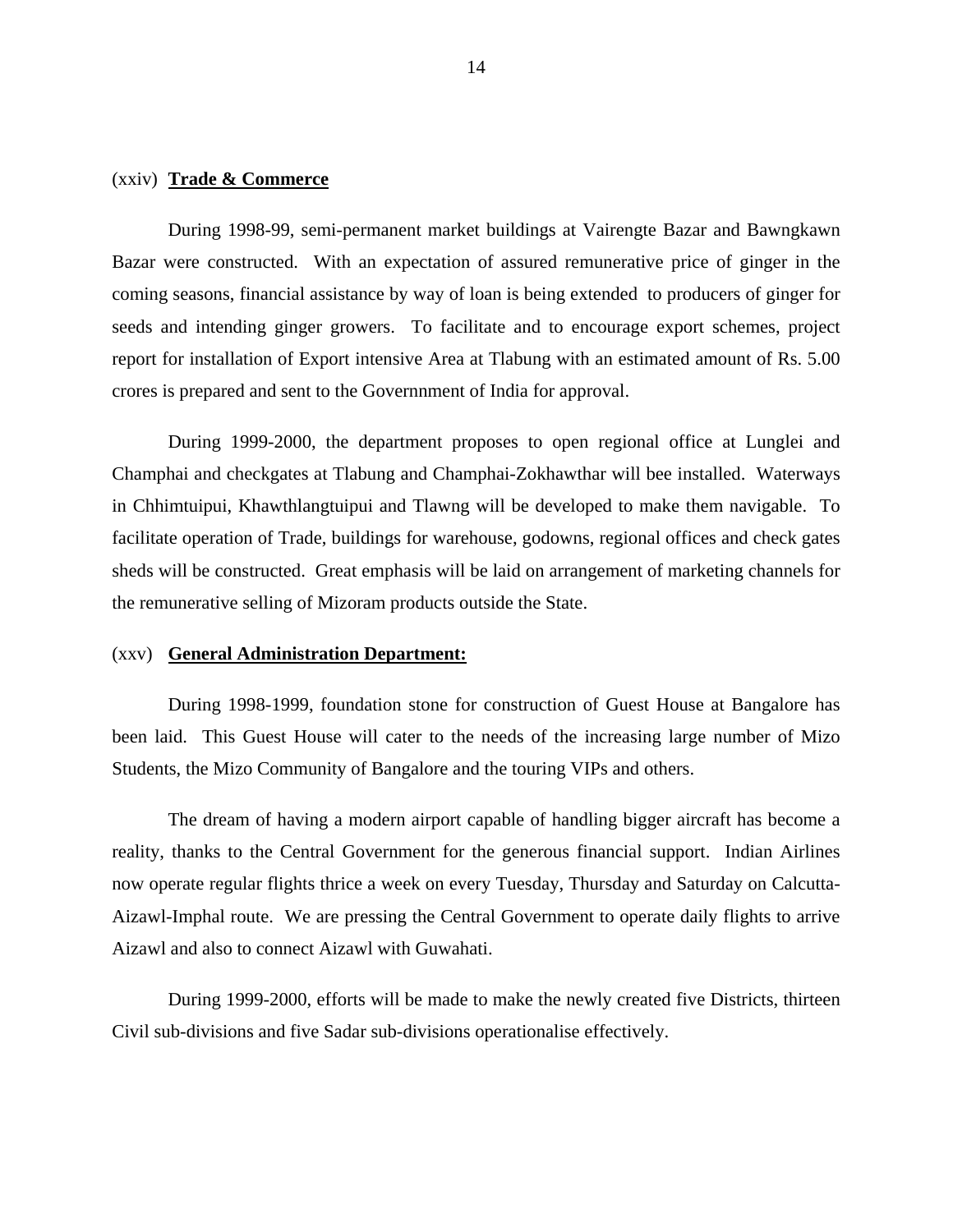#### **REVISED ESTIMATES FOR 1998-1999**

12. The current financial year of 1998-1999 was opened with a deficit of Rs. 79.36 cores against the estimated deficit of Rs. 85.77 crores. Over and above a deficit of Rs. 79.36 crores, the Government parked about Rs. 60.00 crores in the K. Deposit out of the fund of 1997-1998 and in reality the opening deficit should have been Rs. 139.36 crores. The reason of heavy opening deficit is attributed to the non-fulfillment of the commitments made on resource mobilization during the previous year. At the same time devolution of fund under share of taxes from Central Government has been considerably reduced due to less collection of revenue by the Central Government.

13. As per the Revised Estimates, it is estimated to close the year with a deficit of Rs. 126.11 crores which is much more than the Budget Estimated deficit of Rs.59.96 crores. The main reasons of this increase is due to release of K. Deposit, release of Dearness Allowance @ 22% of basic pay to the Government servants and also discontinuation of impounding D.A. and I.R. of the Government servants into their G.P. Fund accounts from November, 1998.

14. I may say that it is really unfortunate to reduce the Annual Plan allocation under various sectors in the Revised Estimate. This reduction has to be done under compulsion as the State could not fulfil its commitments for mobilization of additional resources and non accrual of the envisaged amounts from GPF account from plan funding due to discontinuance of impounding D.A. and I.R. of Government employees.

#### **BUDGET ESTIMATE FOR 1999-2000**

15. The Budget Estimates for 1999-2000 has been prepared with an estimated opening deficit of Rs. 126.11 crores. There is further deterioration from the opening deficit of the previous year due to reason stated earlier. As already stated by me, the resource base of the state is so meager, there is practically no scope to improve during this extremely short period of our Ministry. The estimated closing deficit for the year 1999-2000 is Rs. 157.35 crores. This substantial